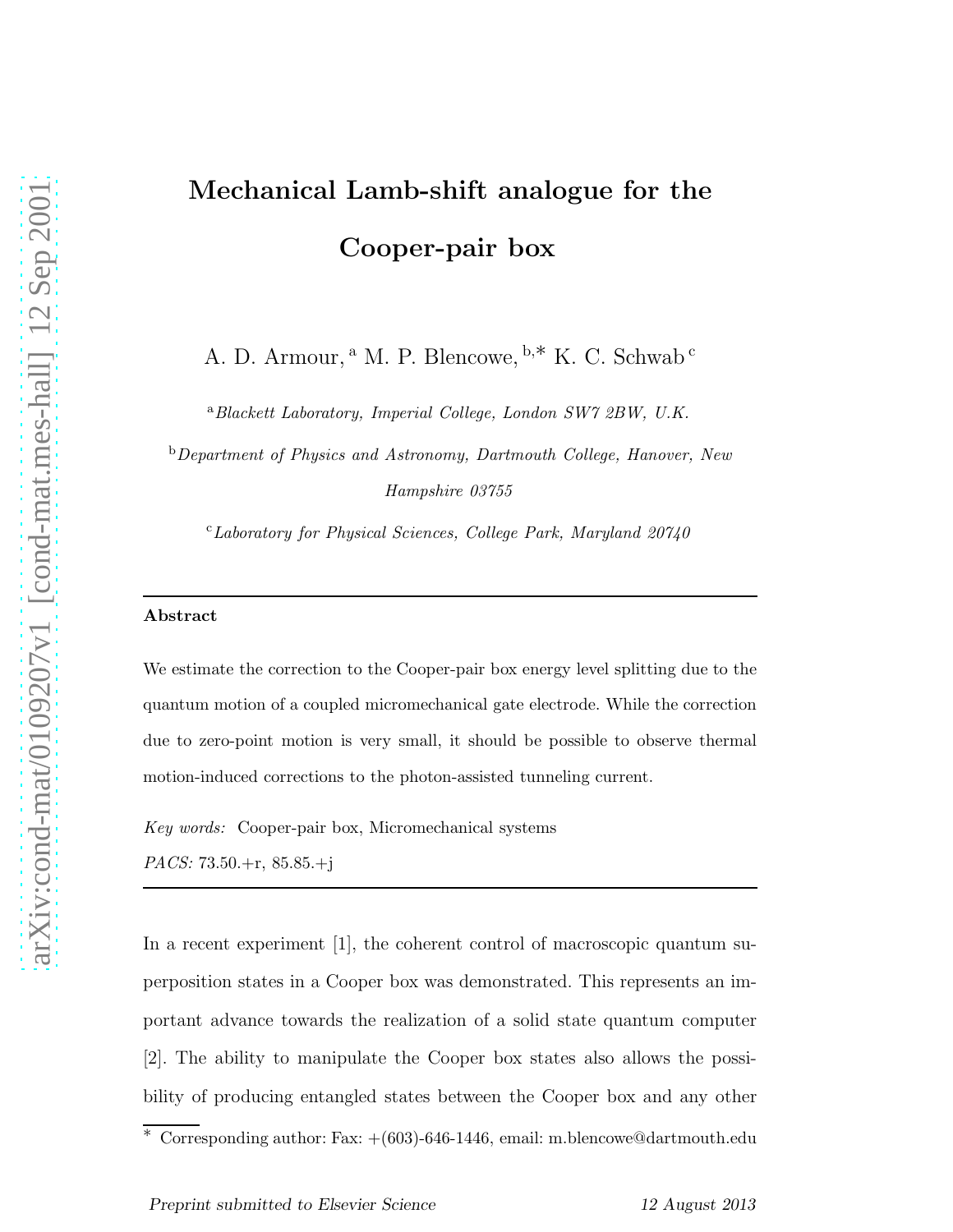dynamical system, possibly macroscopic, to which it can be coupled. Examples include coupling the Cooper box to another large superconducting island [3], a superconducting resonator[4] and to a micromechanical gate electrode [5], which could take the form of a cantilever or bridge-like structure. In the present work, we examine the effect of a mechanical gate electrode on the energy levels of a Cooper box. In particular, we consider what might be viewed as a mechanical analogue of the Lamb shift, in which the quantum zero-point motion of the mechanical oscillator modifies the level separation between the Cooper box states.

The Hamiltonian for the Cooper box-coupled mechanical gate electrode system is

$$
H = 4E_C[n_g - (n+1/2)]\hat{\sigma}_z - \frac{1}{2}E_J\hat{\sigma}_x + \hbar\omega \hat{a}^\dagger \hat{a} - 4E_C n_g^{\text{m}} \frac{\Delta x_{\text{zp}}}{d} (\hat{a} + \hat{a}^\dagger)\hat{\sigma}_z,
$$

where  $E_C = e^2/2C_J$  is the single-electron charging energy,  $n_g = -(C_g^c V_g^c +$  $C_g^{\text{m}}V_g^{\text{m}})/2e$  is the dimensionless, total gate charge with control gate voltage  $V_{\rm g}^{\rm c}$  and mechanical gate electrode voltage  $V_{\rm g}^{\rm m}$  chosen such that  $n_{\rm g}$  is close to  $n + 1/2$  for some n (so that only Cooper charge states  $|n\rangle \equiv \binom{1}{0}$  and  $|n+1\rangle \equiv \binom{0}{1}$  play a role),  $n_g^{\text{m}} = -C_g^{\text{m}}V_g^{\text{m}}/2e$ ,  $E_J$  is the Josephson coupling energy,  $\Delta x_{\text{zp}}$  is the zero-point displacement uncertainty of the mechanical gate electrode, d is the mechanical electrode-island gap, and  $\omega$  is the frequency of the fundamental flexural mode of the mechanical electrode. We assume  $C_{\text{J}} \gg C_{\text{g}}$  and  $d \gg \Delta x_{\text{zp}}$ .

Neglecting the coupling between the Cooper box and mechanical electrode, the energy eigenvalues are  $E_{0,N}^{(0)} = -\Delta E(\eta)/2 + N\hbar\omega$  and  $E_{1,N}^{(0)} = +\Delta E(\eta)/2 +$  $N\hbar\omega$ , where  $\Delta E(\eta) = E_J/\sin\eta$  with the mixing angle  $\eta = \tan^{-1}(E_J/[8E_C(n+\eta)]$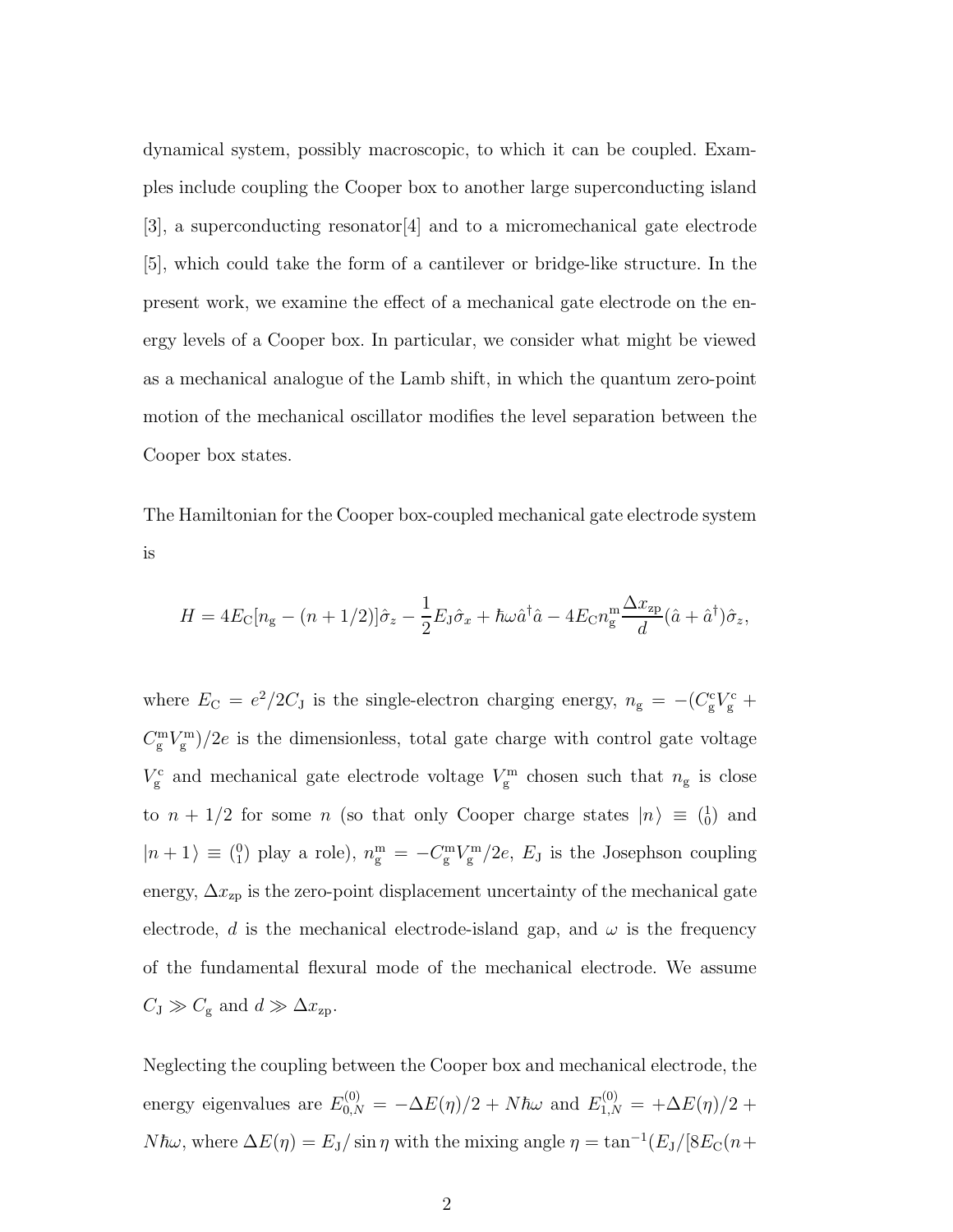$1/2 - n<sub>g</sub>$ ]). To second order in the coupling, we have

$$
E_{1,N}^{(2)} - E_{0,M}^{(2)} = \Delta E(\eta) \left[ 1 + 32(N + M + 1) \left( \frac{\Delta x_{\text{zp}}}{d} \right)^2 \right. \\
\times \left( \frac{E_{\text{C}}^2}{(\Delta E(\eta))^2 - (\hbar \omega)^2} \right) \sin^2 \eta \left( n_{\text{g}}^{\text{m}} \right) + (N - M) \hbar \omega.
$$

Notice that we require  $\eta \neq 0$  in order for the coupling to modify the energy levels. If  $E_J = 0$ , then the only effect of the coupling of the Cooper box to the mechanical oscillator is a shift of the harmonic potential to the left or to the right, depending on the state of the Cooper box. With  $E_J \neq 0$ and  $\hbar\omega < \Delta E(\eta)$ , we see that the interaction with the mechanical oscillator increases the gap between the Cooper box levels.

Let us now estimate the magnitude of the possible gap increase under realisable conditions, supposing the mechanical oscillator to be in its ground state and assuming also that  $\hbar\omega \ll \Delta E(\eta)$ . Josephson energies for Cooper boxes are typically in the tens of micro-eV range, translating to tens of GHz which exceeds by at least an order of magnitude the fundamental frequencies of realisable micromechanical oscillators. For the oscillator undergoing zero-point motion  $(N = M = 0)$ , the gap increase is then approximately  $32n_{\rm g}^{\rm m2}(\Delta x_{\rm zp}/d)^2(E_{\rm C}/E_{\rm J})^2\sin^4\eta$ . Considering, for example,  $E_{\rm C} = 100 \mu{\rm eV}$ ,  $E_{\rm J} = 10 \,\mu\text{eV}, \, n + 1/2 - n_{\rm g} = 0.01, \, \Delta x_{\rm zp} = 10^{-2} \text{ \AA}, \, d = 0.1 \,\mu\text{m}, \text{ and } n_{\rm g}^{\rm m} = 10,$ the gap increase is about  $10^{-5}$ , likely too small to be detected.

If, on the other hand, the mechanical oscillator is in a thermal state, then for the same parameter values the gap increase is approximately  $10^{-5}(2\bar{N}+1)$ , where  $N$  is the thermal-averaged occupation number. Considering, for example, a fundamental frequency  $\nu = 50$  kHz and temperature  $T = 30$  mK, we have  $\bar{N} \approx 2.5 \times 10^4$  giving a significant gap increase of about 0.25.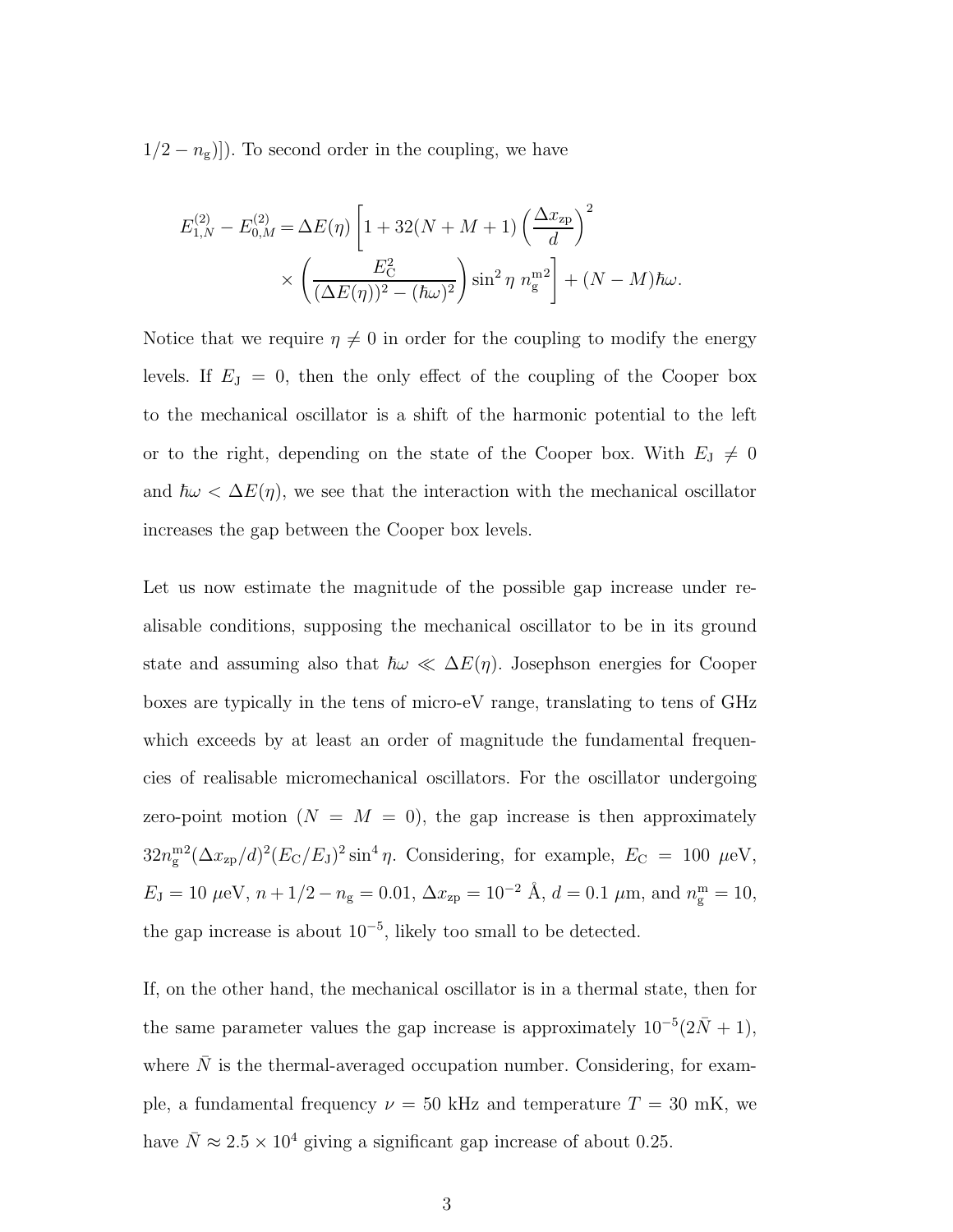A possible way to probe the effect of the mechanical oscillator thermal motion on the Cooper box levels is measure the photon-assisted Josephson quasiparticle (PAJQP) tunneling current dependence on total gate charge  $n_{\rm g}$  [6]. As the mechanical gate voltage  $V_g^{\text{m}}$  is turned on, increasing  $n_g^{\text{m}}$ , we would expect the PAJQP current peak to the left (right) of the main Josephson quasiparticle (JQP) tunneling current peak to shift towards the right (left), signalling the increasing gap between the n and  $n+1$  Cooper box levels. At the same time, the PAJQP peaks should broaden due to the thermal motion of the mechanical oscillator.

A proper analysis of the quasiparticle tunneling current is required which includes the corrections to the Cooper box energy levels due to the coupling to the mechanical oscillator. A suitable starting point is the analysis of the experiment of Nakamura *et al.*  $|1|$  given in Ref.  $|7|$ . This will be the subject of a future investigation.

This work was supported in part by the NSA and ARDA under ARO contract number DAAG190110696, and by the EPSRC under Grant No. GR/M42909/01.

## References

- [1] Y. Nakamura, Yu. A. Pashkin and J. S. Tsai, Nature 398 (1999), 786.
- [2] Y. Makhlin, G. Schön and A. Shnirman, Rev. Mod. Phys. 73 (2001) 357.
- [3] F. Marquardt and C. Bruder, Phys. Rev. B 63 (2001) 054514.
- [4] O. Buisson and F. W. J. Hekking, [cond-mat/0008275](http://arxiv.org/abs/cond-mat/0008275).
- [5] A. D. Armour, M. P. Blencowe and K. C. Schwab (in preparation).